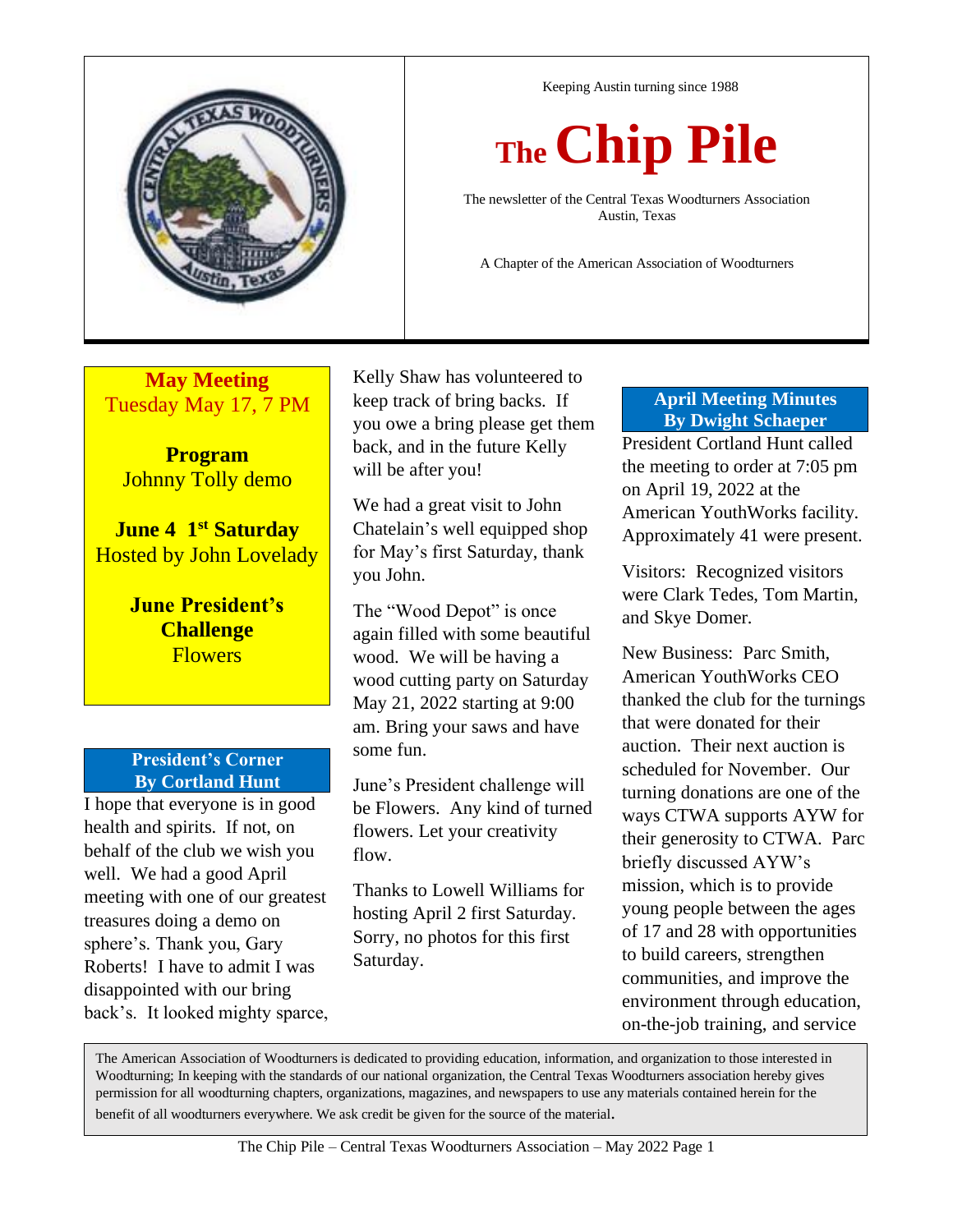to others. Additional information can be found at www. AYW.org.

Instant Gallery: Gary Beers presented the instant gallery.

Demonstrator: Gary Roberts demonstrated "turning a sphere".

President's Challenge: Turn anything Easter related.

1 st – Beth Watkins

2<sup>nd</sup> – Vaden Mohrmann

Bring Back Table: The meeting concluded with the distribution of the Bring Back items. Remember to bring a turning or related item to the next meeting if you receive an item from the table that requires a "bring back". Turners who did not receive an item are also encourage to donate to the table. This is one of the club's fundraising activities.

## **The Wood Depot**

Gary Robert's, a CTWA founding member, donates his RV parking spot at his home to serve as a Wood Depot for our club.

Members who have, or find, extra wood can bring it to the wood depot so other members have access to free wood. Tools and material are available to seal the ends and mark its species. It is visible and accessible 24/7. Gary has a hydraulic lift table and a heavy duty 2-wheel dolly

in his garage which are available if Gary is home.

Gary's Address: 8613 Honeysuckle Trail Austin, TX 78759 (Near 183 & Mopac) Cell: 512-345-1521

## **CTWA Membership**

We welcome NEW MEMBERS to join our band of merry turners anytime. An interest in woodturning is the only requirement. Dues are \$41/year, prorated \$3/ month plus \$6 badge fee for new members. \$40/ year for a family membership.

<http://ctwa.org/pay-dues/> Is a link to the CTWA website page where you can join the club, pay your annual dues online, and subscribe to the CTWA.org email group. Members need to subscribe to this email group to keep up with what is going on in the club.

With your membership, whether you are experienced or a novice, we will teach you, or learn from you. You will build long-lasting friendships based on a common kinship of matching wood, metal, machine, and man or woman as the case may be.

CTWA members are also encouraged to join the American Association of Woodturners (AAW). AAW provides an extensive resource for articles, tips, and videos for all areas related to woodturning. AAW dues are Individual \$60 (\$50 for online); Family \$65 includes up

to 3 family members in the same household. Visit the AAW website at www.woodturner.org for full details and membership form.

## **2022 Calendar**

The calendar listing as an attempt to keep you informed on upcoming CTWA events and other events of interest to wood turners.

**May 7 – 1st Sat., Host – John Chatelain**

**May 17 – Club Meeting Demo – Johnny Tolly**

**June 4 – 1 st Sat, Host John Lovelady**

**June 21 – Club Meeting Demo- Going a Little Sideways by Herb Ingram President's Challenge, Flowers**

**July 2 – 1 st Sat., Host TBD**

**July 19 – Club meeting Demo – Kitchen Utensils By Craig Timmerman**

**August 26, 27, 28 SWAT 2022 <https://www.swaturners.org/>**

## **Volunteer your Shop**

## **For First Saturday**

**1. It doesn't need to be big or fancy.** 

**2. We'll bring the lathes.** 

**3. You make the coffee.** 

**4. Drew Shelton brings** 

**Round Rock donuts and asks for donations from all who attend to help offset his costs.** 

**5. Have at least enough room for 1-2 turners (easy in the summer). 6. Contact the current club** 

**president to volunteer**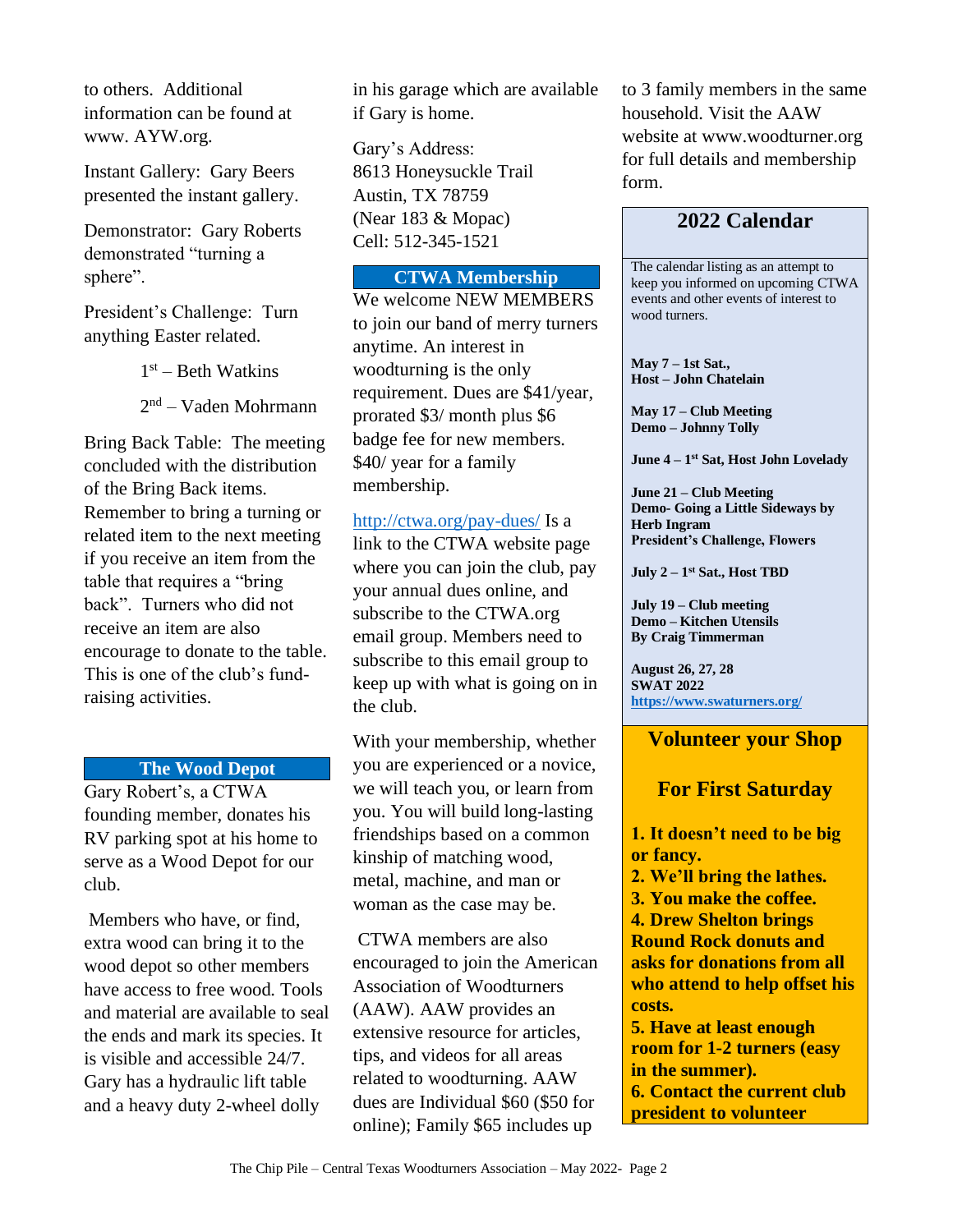#### **INSTANT GALLERY**

| <b>TURNER</b>        | <b>DESCRIPTION</b>    | <b>WOOD AND FINISH</b>                                                     |
|----------------------|-----------------------|----------------------------------------------------------------------------|
| Hardy Hobbs          | <b>Ring Bowl</b>      | Yellow Cedar, Wax/OB Shine Juice                                           |
| <b>Jason Tunnell</b> | Sphere                | Big Leaf Maple Burl, Padauk, Hampshire<br>Sheen                            |
| Jim Brinkman         | <b>Square Dish</b>    | American Elm, Kingwood, Maple, Deft and<br><b>Buffed</b>                   |
| Jimmy Tolly          | 13" Lazy Susan        | Mesquite, Green Bar Top Epoxy, Coyote<br>Abrasive Paste & Finishing Polish |
| Jimmy Tolly          | 10.25" Lazy Susan     | Mesquite, Blue Upstart Epoxy, Coyote<br>Abrasive Paste & Finishing Polish  |
| Jimmy Tolly          | 14" Lazy Susan        | Mesquite, Green Bar Top Epoxy, Coyote<br>Abrasive Paste & Finishing Polish |
| John Chatelain       | Globe                 | Poplar, Spray Lacquer                                                      |
| John Chatelain       | Globe                 | Maple, Cherry, Mahogany, Spray Lacquer                                     |
| John Lovelady        | Ornaments             | Persimmon Finials, CA/Mahoney's                                            |
| Johnny Tolly         | Bowl                  | Tennessee Ash, Cut with Hunter Tool                                        |
| Johnny Tolly         | Mushroom              | Live Oak                                                                   |
| Phil Freeburg        | <b>Xmas Tree</b>      | Oak, Lacquer                                                               |
| Phil Freeburg        | Vase                  | Mesquite, Lacquer                                                          |
| <b>Phil Freeburg</b> | Bowl                  | Live Oak Burl, Lacquer                                                     |
| Saleem Shafi         | <b>Bowls</b>          | Leather Lace, Mulberry, w/Black Milk Paint                                 |
| Saleem Shafi         | Bowl                  | Chinaberry, Tung Oil                                                       |
| Suzi Parker          | Stackems              | <b>Mesquite Scraps</b>                                                     |
| Vaden Mohrmann       | Bowl                  | Pecan, Mahoney Oil                                                         |
| Vaden Mohrmann       | <b>Bottle Stopper</b> | Mesquite                                                                   |

## BRING BACK

| Winner        | <b>Item</b>              | <b>Donor</b> |
|---------------|--------------------------|--------------|
| Orlando Banos | Small Ash Vase           | Pat Jenkins  |
| Orlando Banos | <b>Mesquite Stackems</b> | Suzi Parker  |
| Jason Tunnell | Mesquite Turkey Call     | Hardy Hobbs  |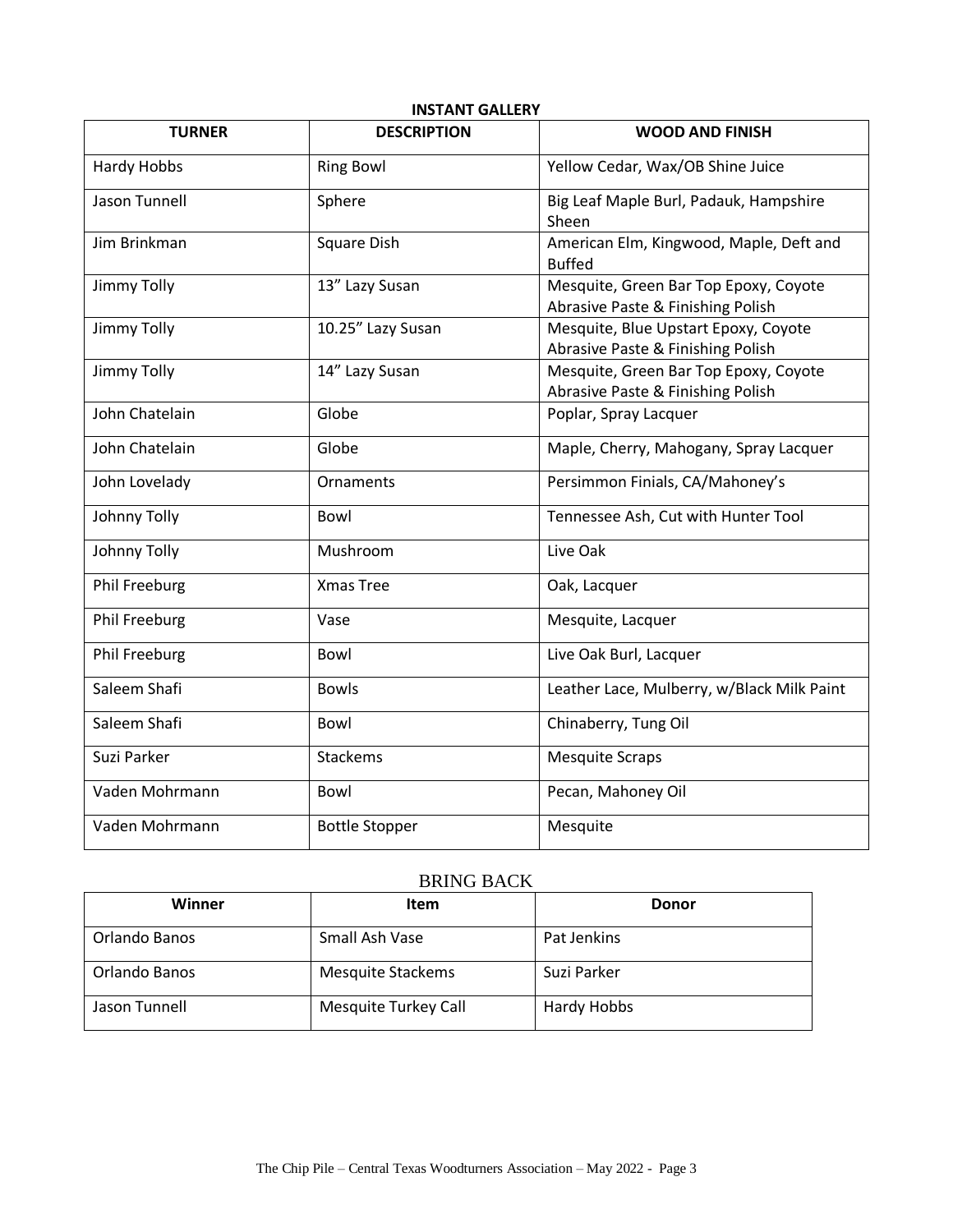## **April 2022 Instant Gallery**



Chatelain



Brinkman



Tunnell

The Chip Pile – Central Texas Woodturners Association – May 2022 Page 4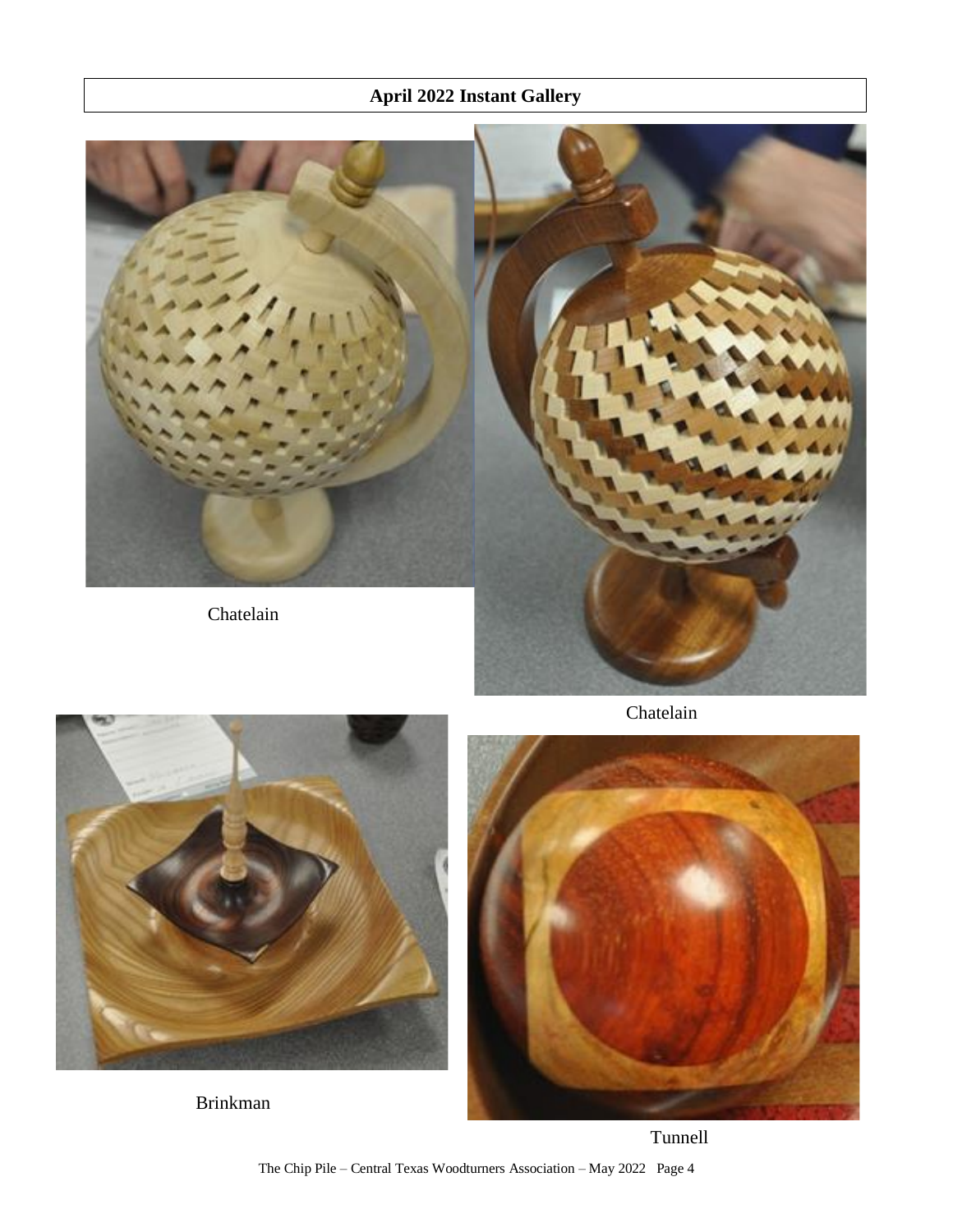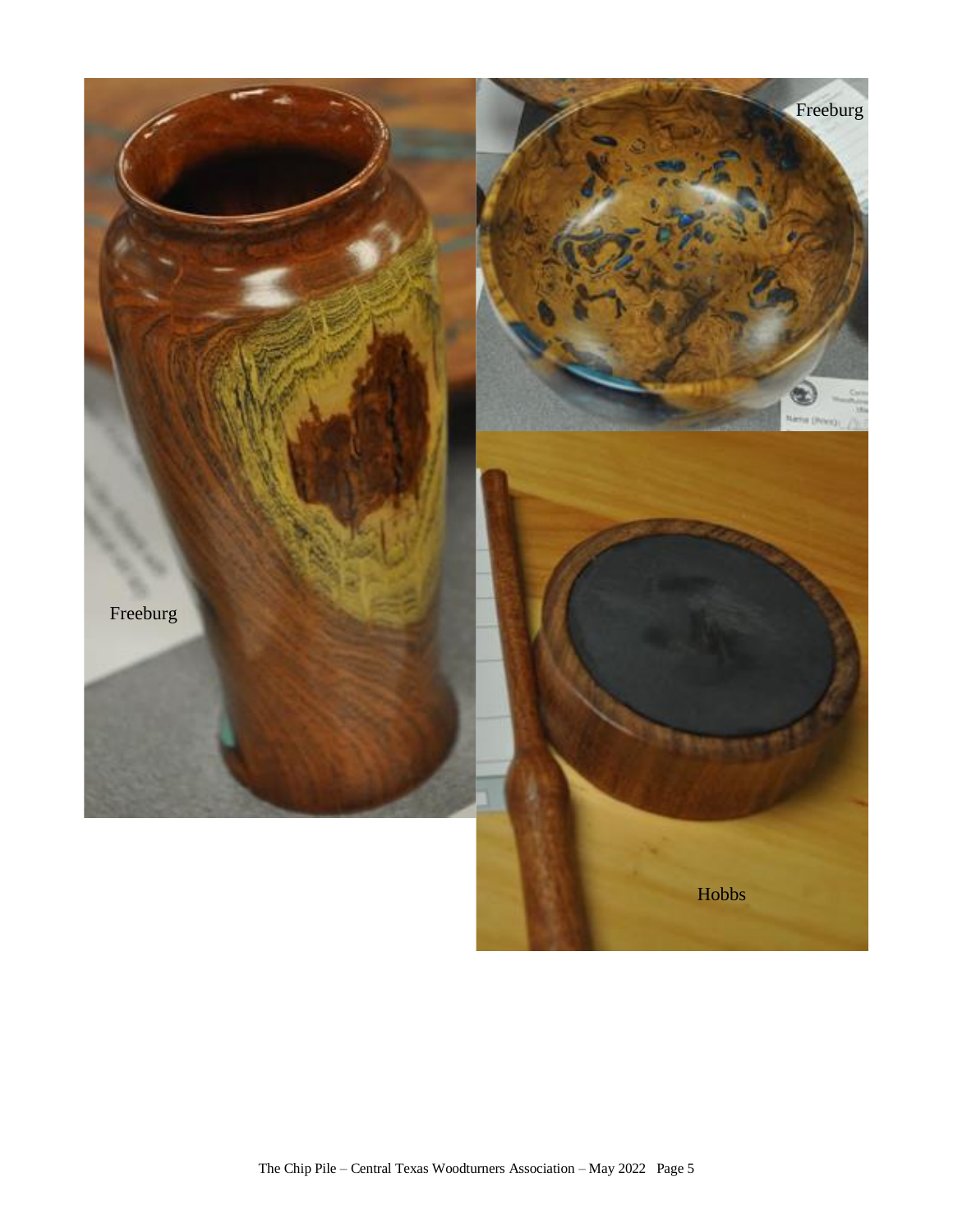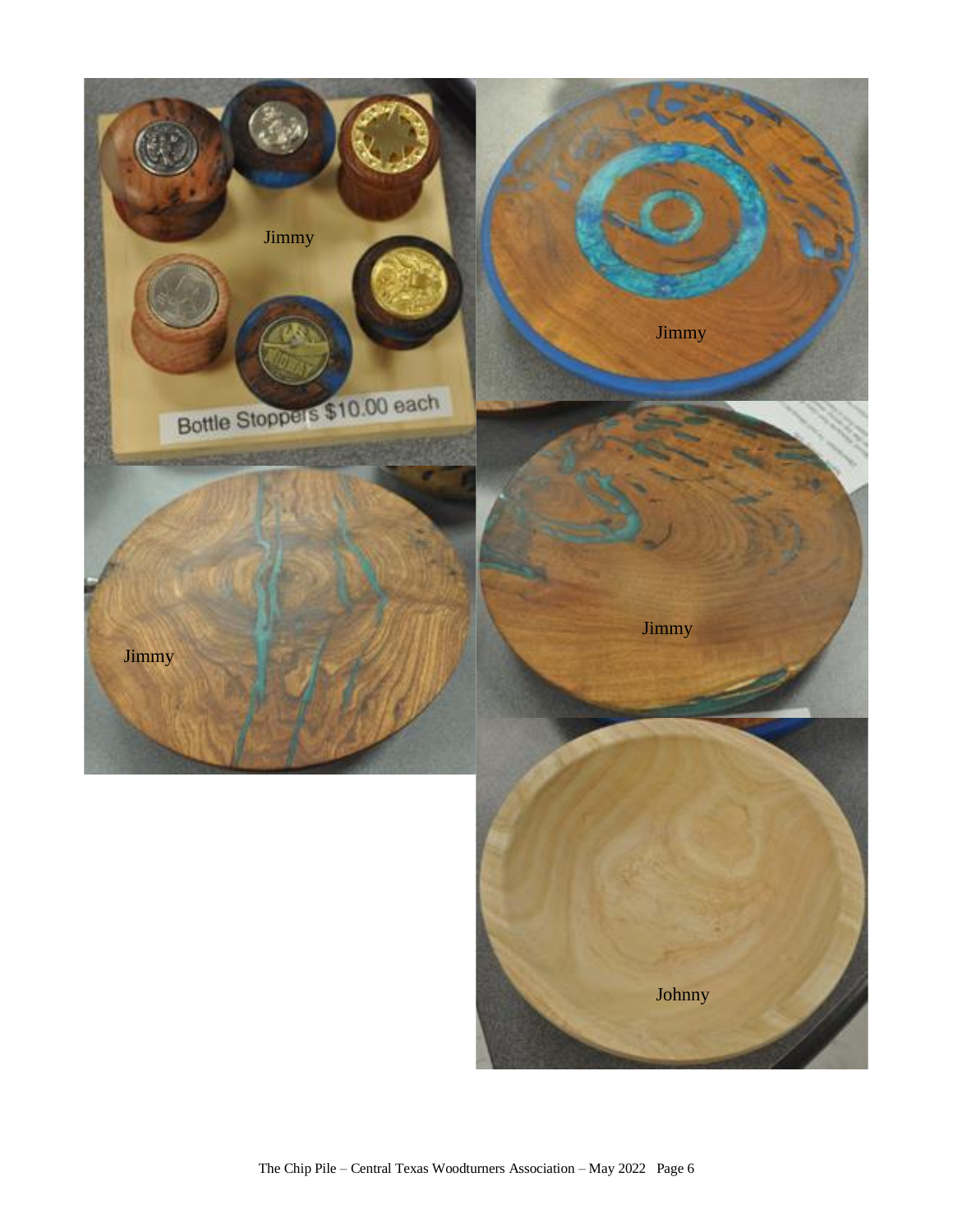



Johnny



Vaden



The Chip Pile – Central Texas Woodturners Association – May 2022 Page 7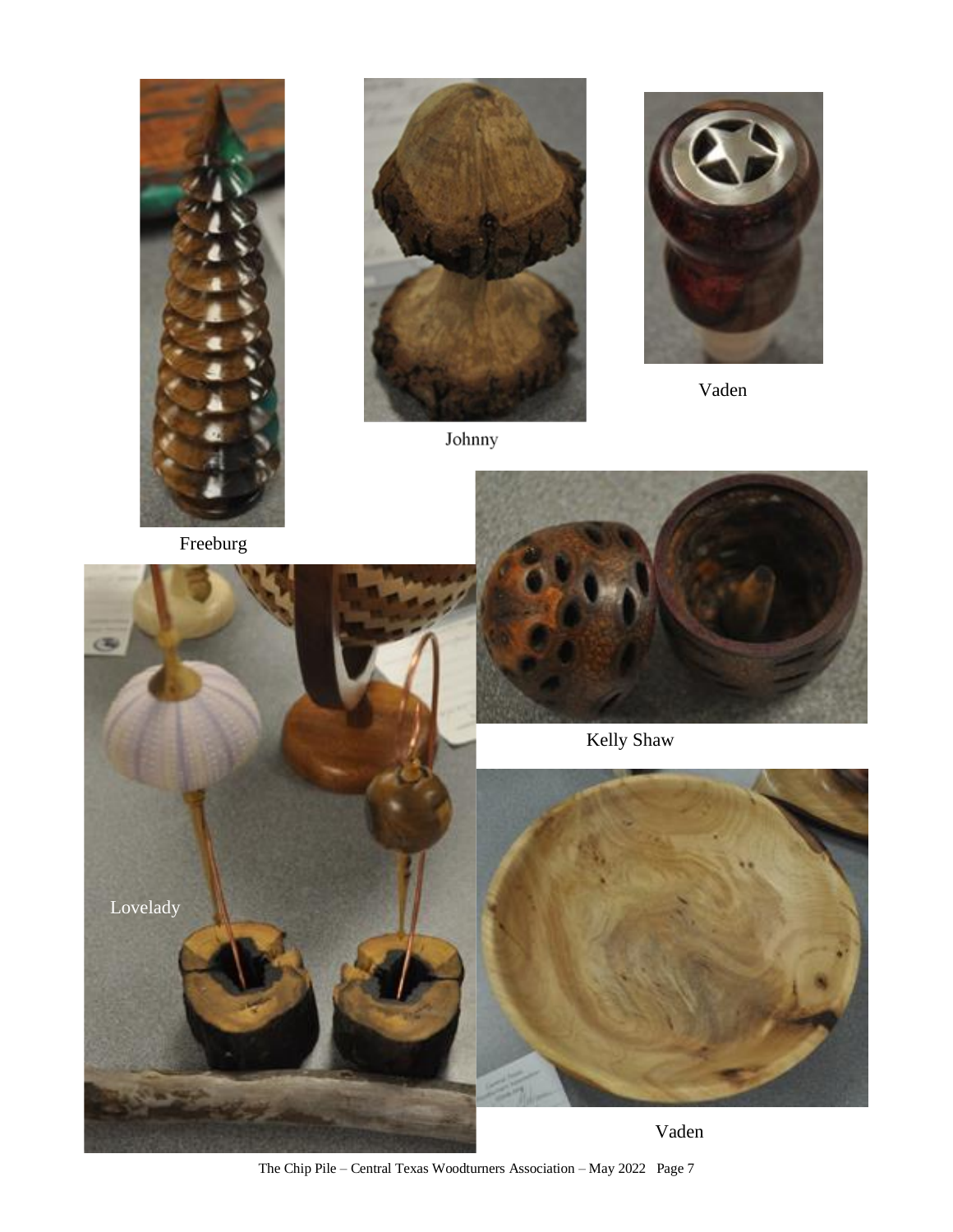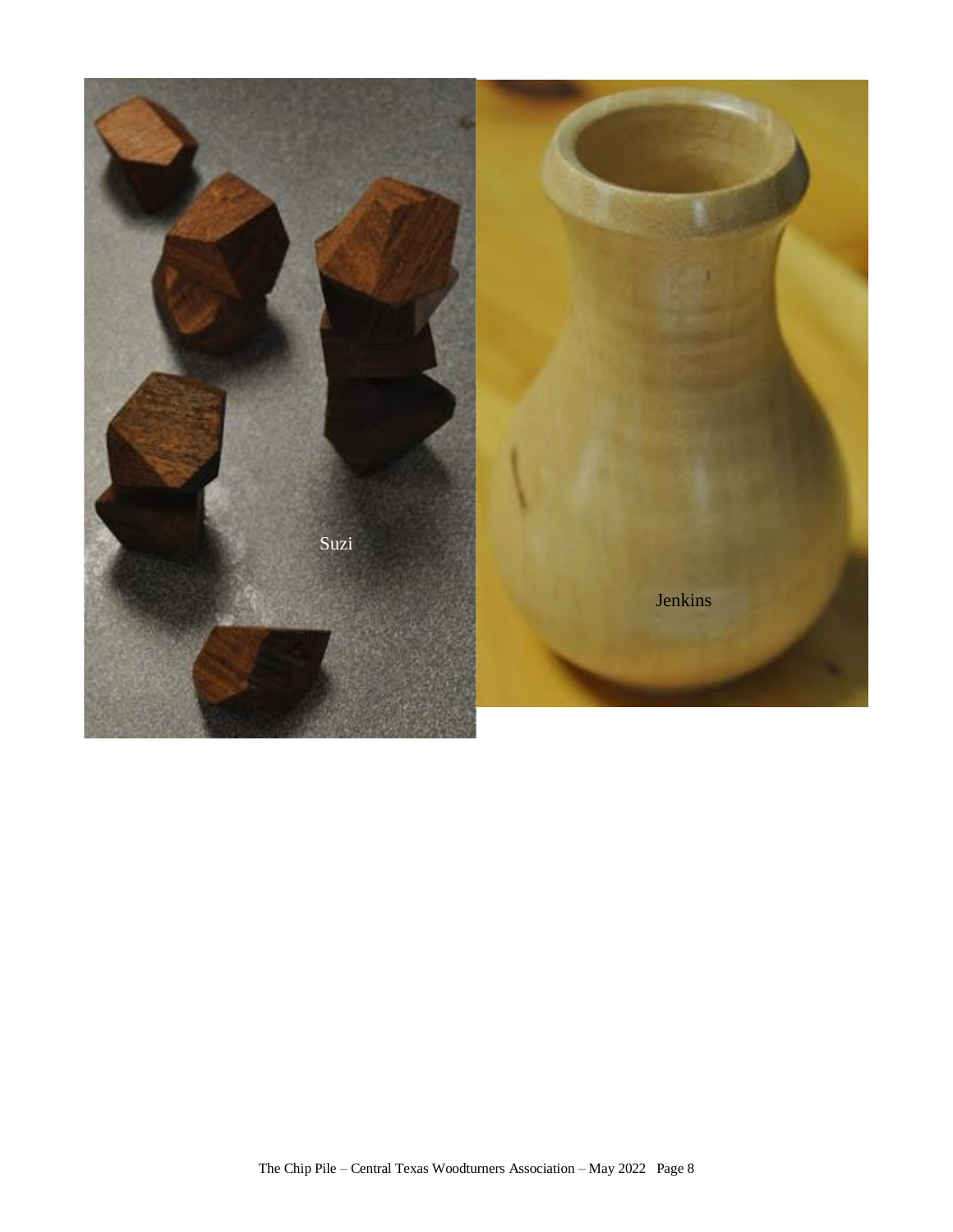## President's Challenge – Easter Rel





Vaden

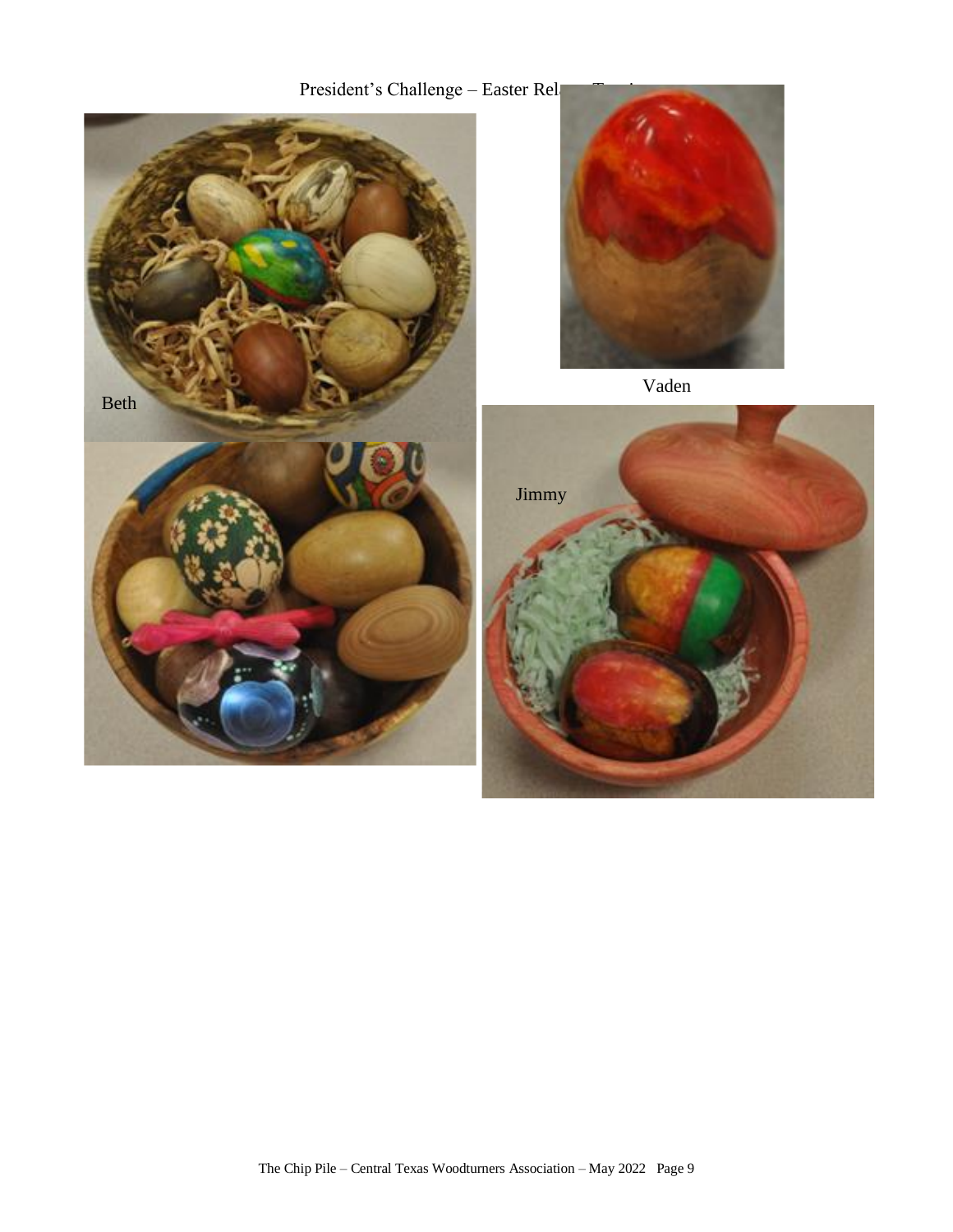## **Demo: Sphere** by Gary Roberts



The Chip Pile – Central Texas Woodturners Association – May 2022 Page 10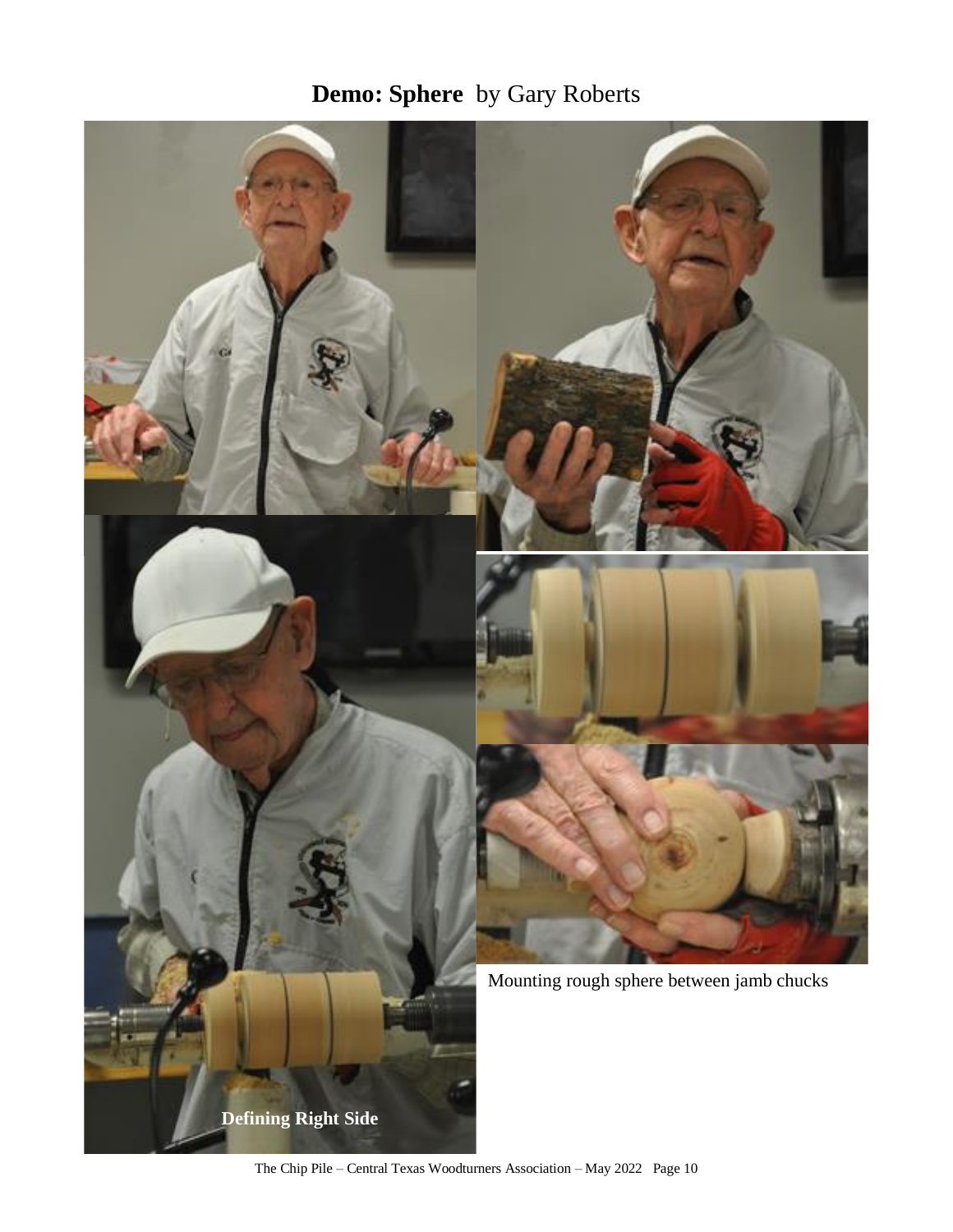